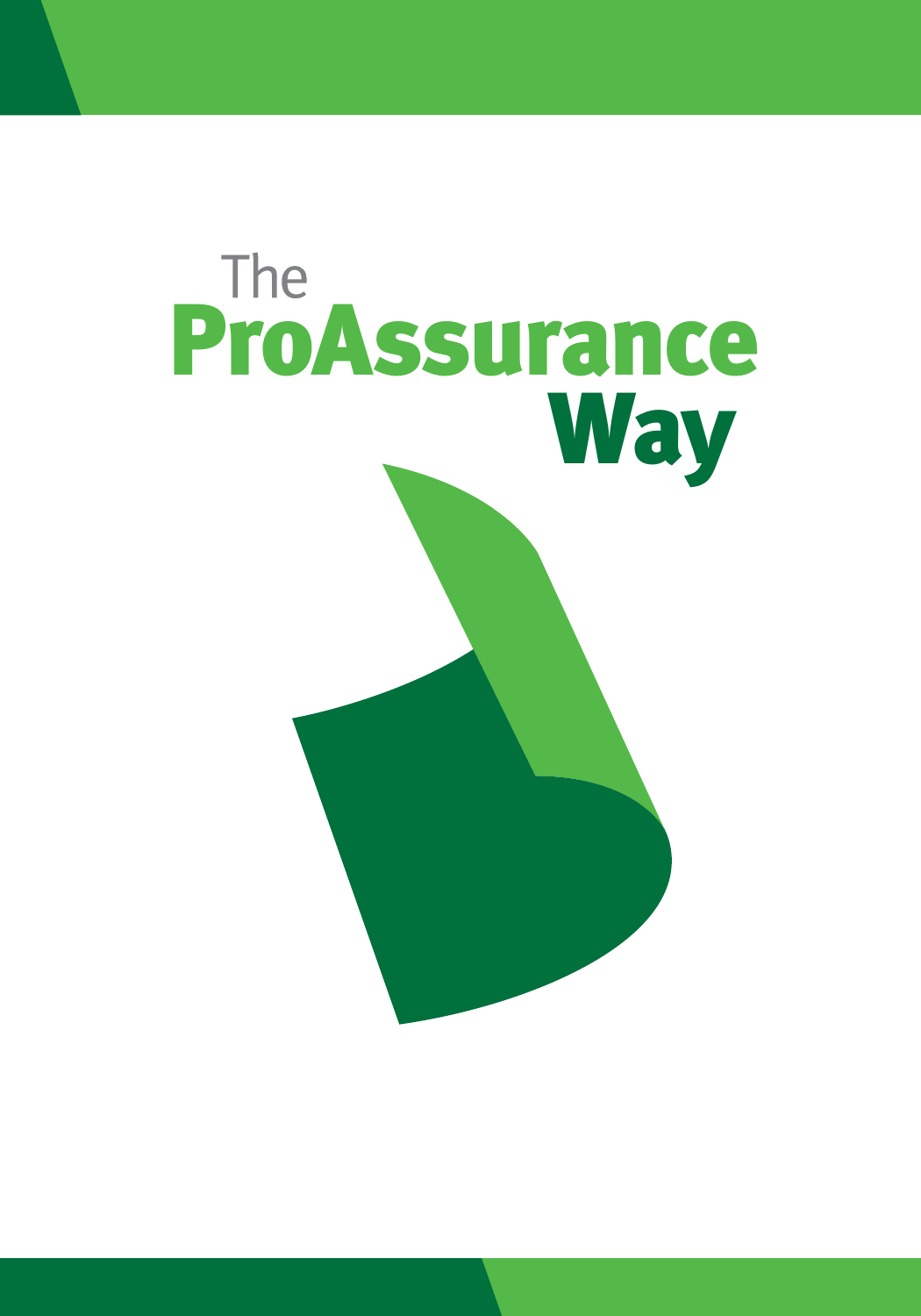Whether you are a new colleague learning about the ProAssurance Way or a long-term team member seeking guidance on a challenging issue, thank you for your interest and commitment.

The ProAssurance Way, comprised of our mission, vision, core values, and commitment to diversity, equity, and inclusion, is the foundation of our culture. It sets a high bar for expectations about what ProAssurance expects of our team members—and what you should expect from the Company.

We best support our mission of protecting others, when we achieve a common culture rooted in mutual respect. We have a genuine interest in the unique life experiences of each colleague and understand that these differences enable us to be collectively more successful. Our goal is to perpetuate an environment where people are able to bring their authentic self to work without fear of judgment—so they may fully contribute and are able to reach for extraordinary outcomes.

Your willingness to hear, understand, and include diverse perspectives, whether or not you ultimately agree, is at the heart of cultural competency; it will make a positive difference in your relationships with your colleagues and service to our customers.

Thank you for what you do each and every day—and for your commitment to making ProAssurance a better place.

*Ned Rand President and CEO*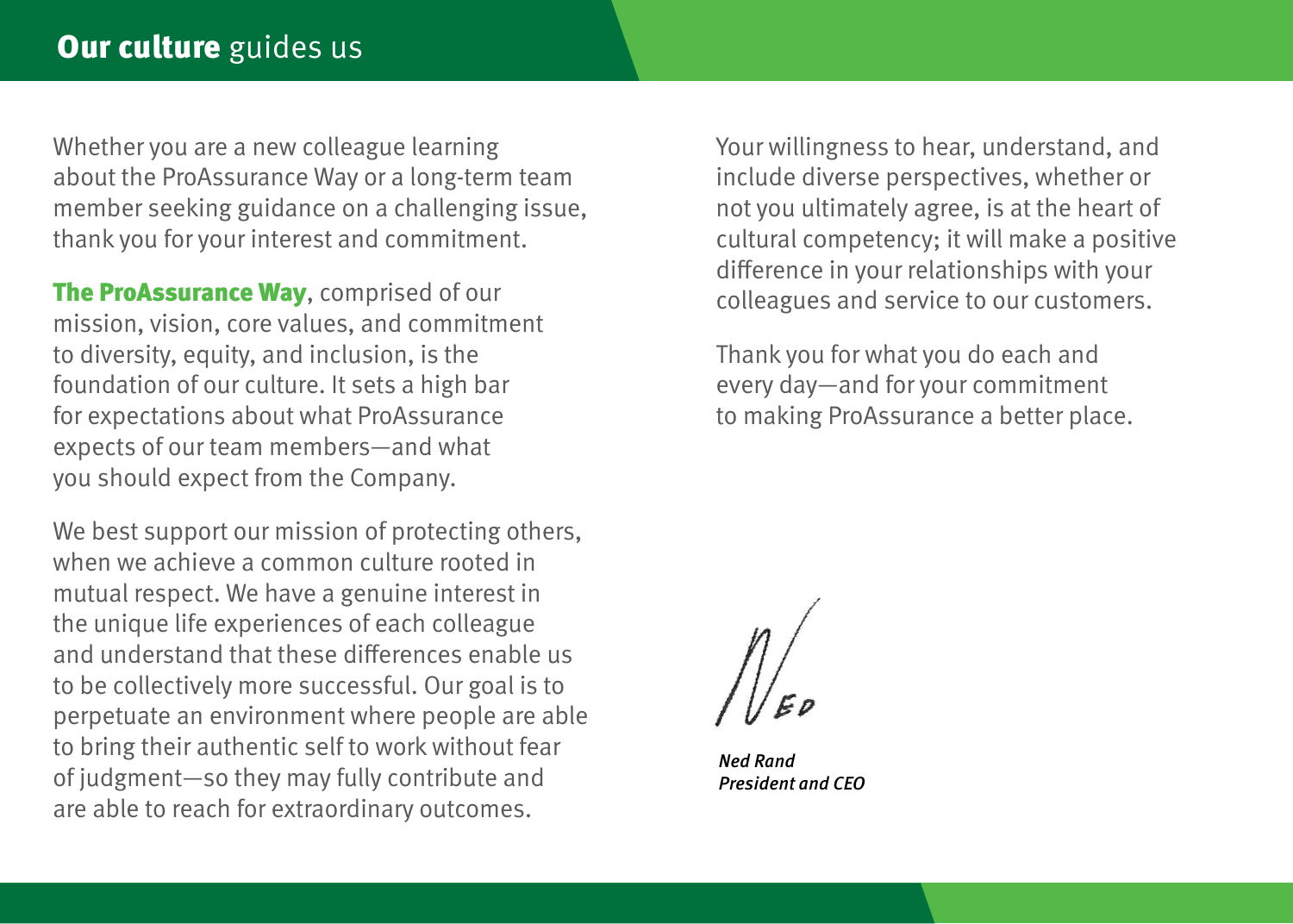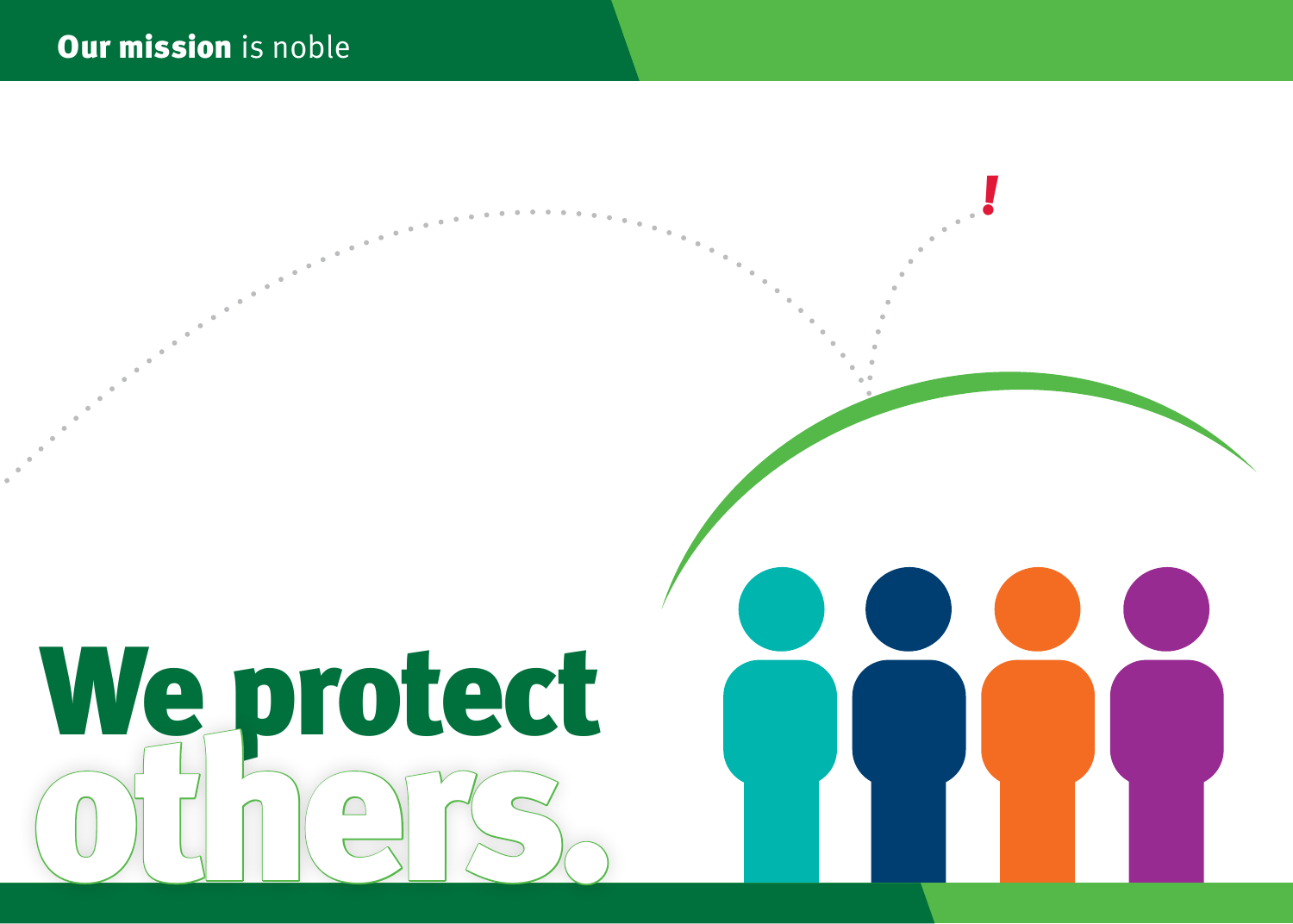## understanding We will be the **best in the world** at

and providing solutions for

our customers encounter as healers, innovators, employers, and professionals. the risk-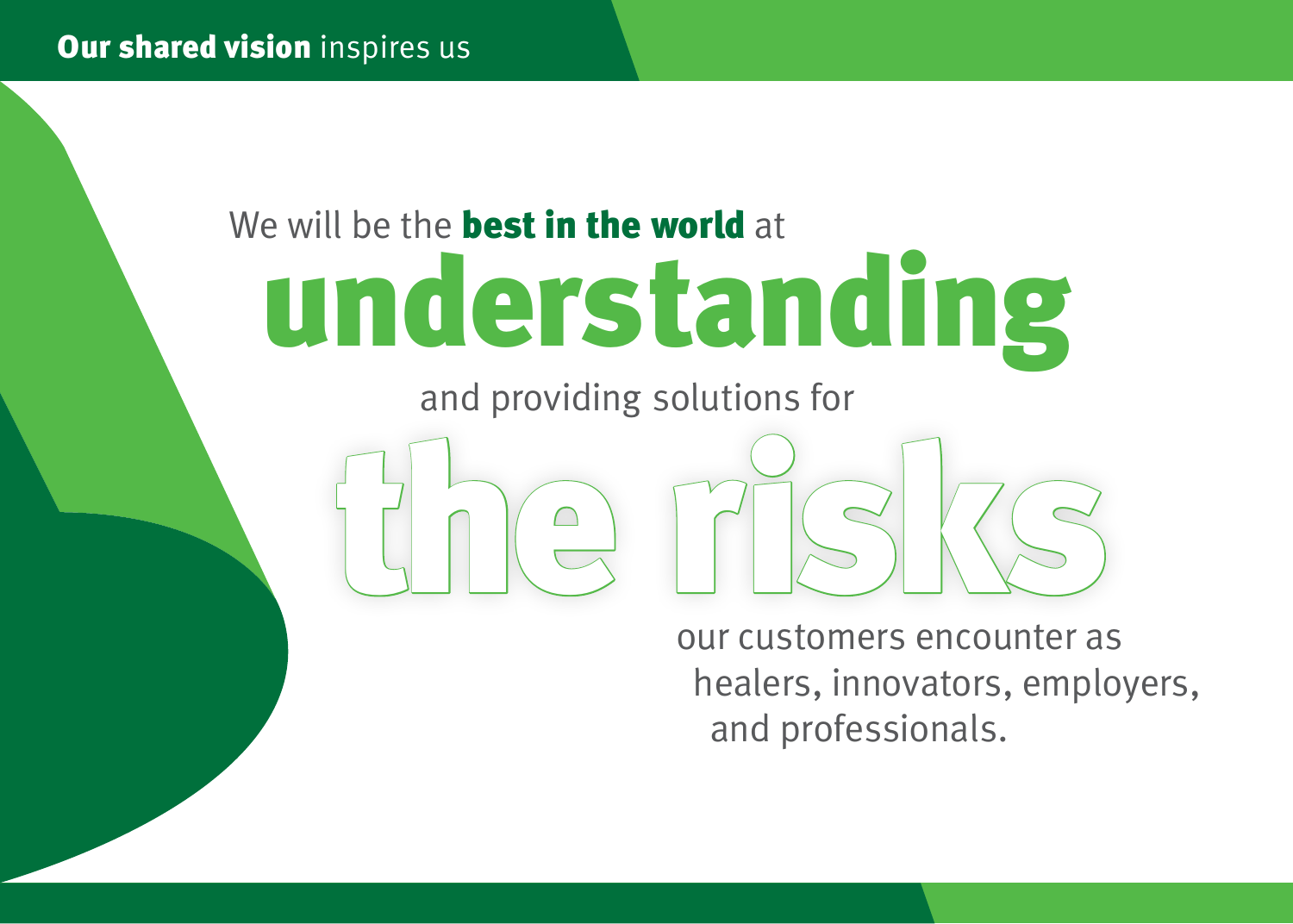## family of specialty companies, products, and services, and Through an discreding the Contractor of special ran in the special ran in the special ran in the special ran in the special ran in the special ran in the special ran in the special ran in the special ran in the special

we will be a

## trusted partner,

enabling those we serve to focus on their vital work.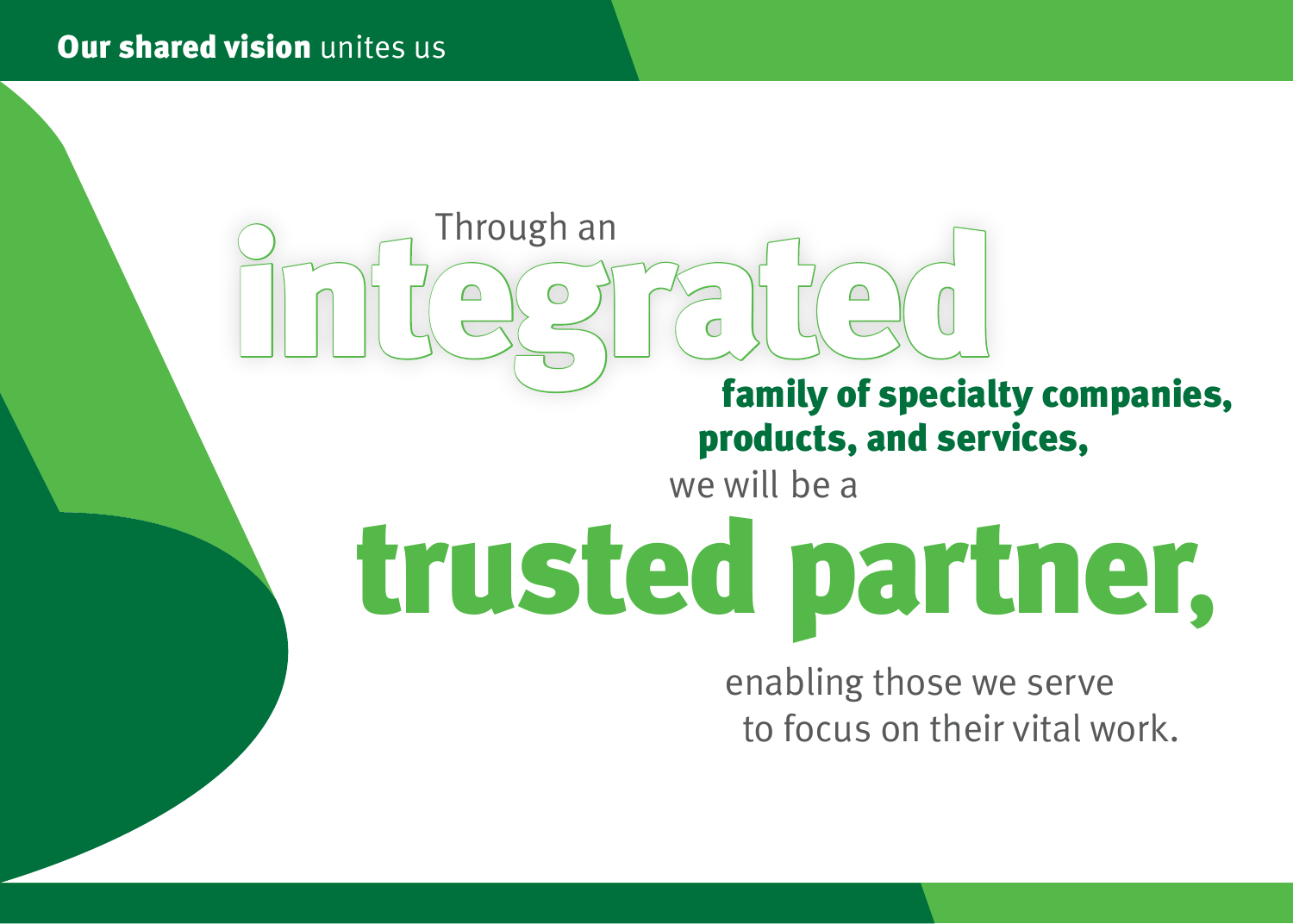#### As the Employer of Choice,

# we embrace<br> **every day of the COV**

opportunity to reach for extraordinary outcomes,

build and deepen superior relationships, advance diversity, equity, and inclusion,

## and accomplish our mission

with infectious enthusiasm and unbending integrity.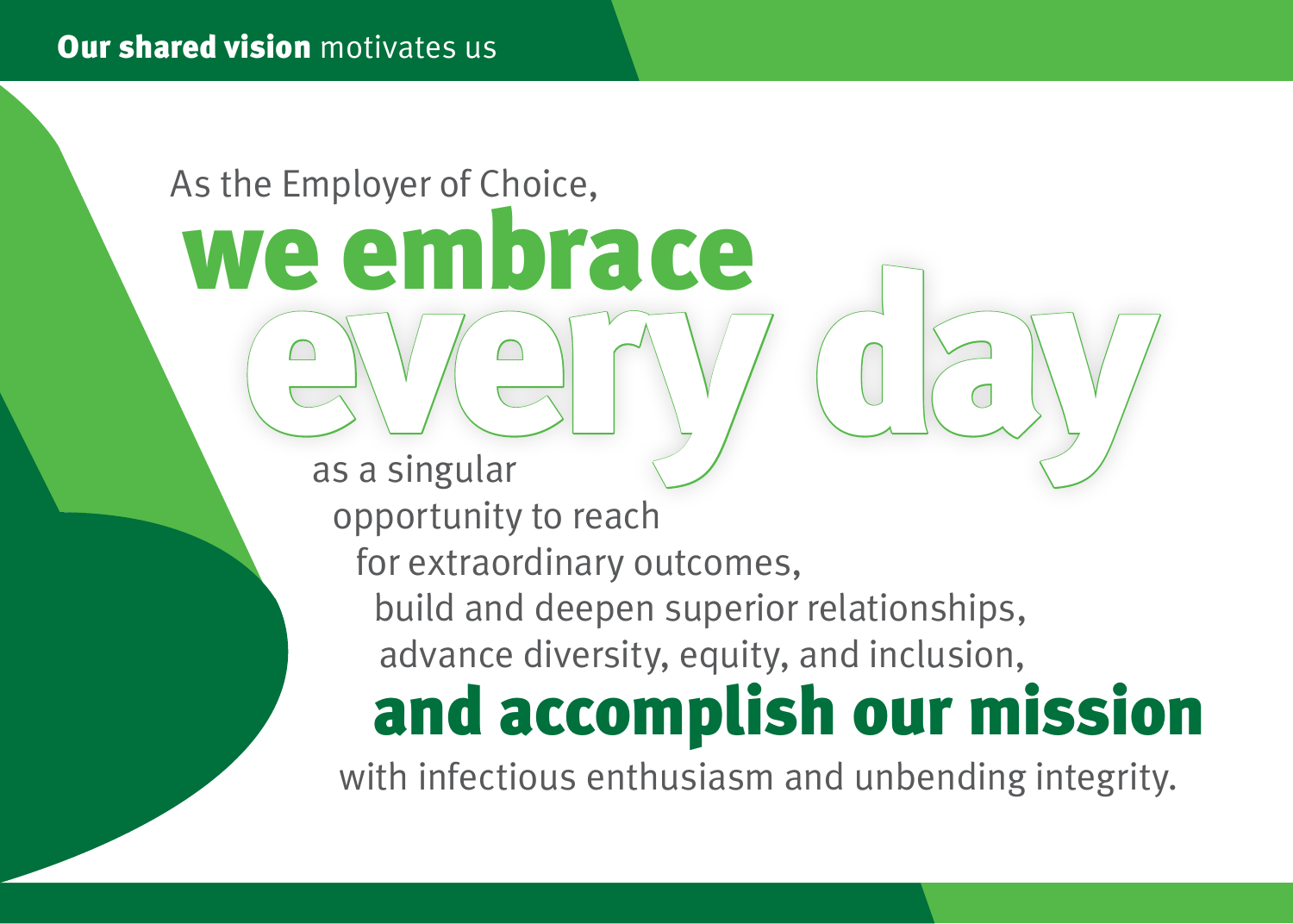## Leadership *Enthusiasm* RELATIONSHIPS

These values guide our actions every day.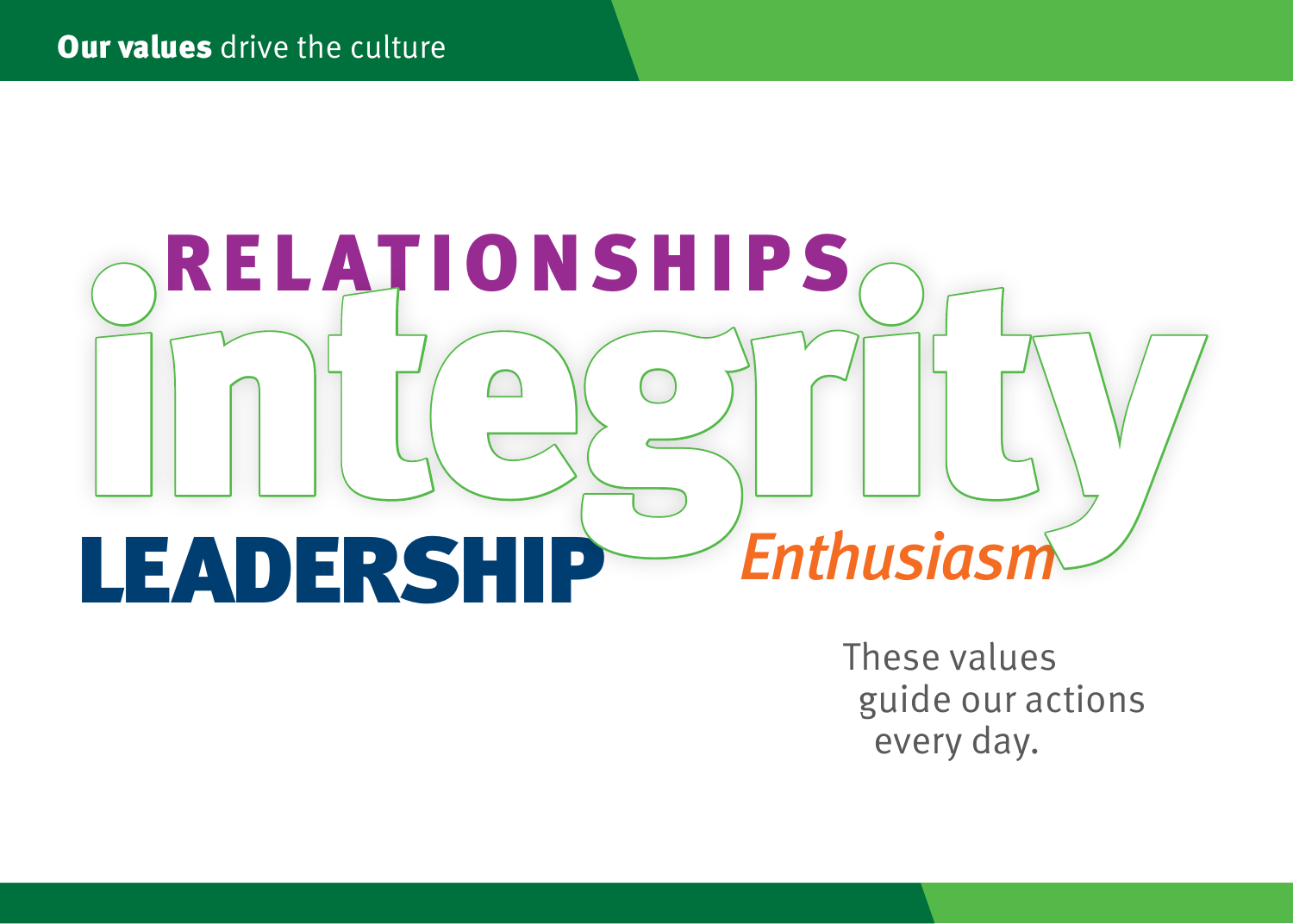#### ACCOUNTABILITY

We reflect on our words, take smart risks, make decisions, offer our best judgments, and choose actions that are honest, fair, and ethical.

#### HARMONY

Together we work diligently to accomplish our mission and vision and are committed to building an inclusive workplace environment.

#### LOYALTY

We care intensely about the success of the Company while valuing and supporting the individual differences of our team members, business partners, and customers.

unbending

**HONESTY** 

We do what is right, even when it is difficult or inconvenient—and we require the same of others.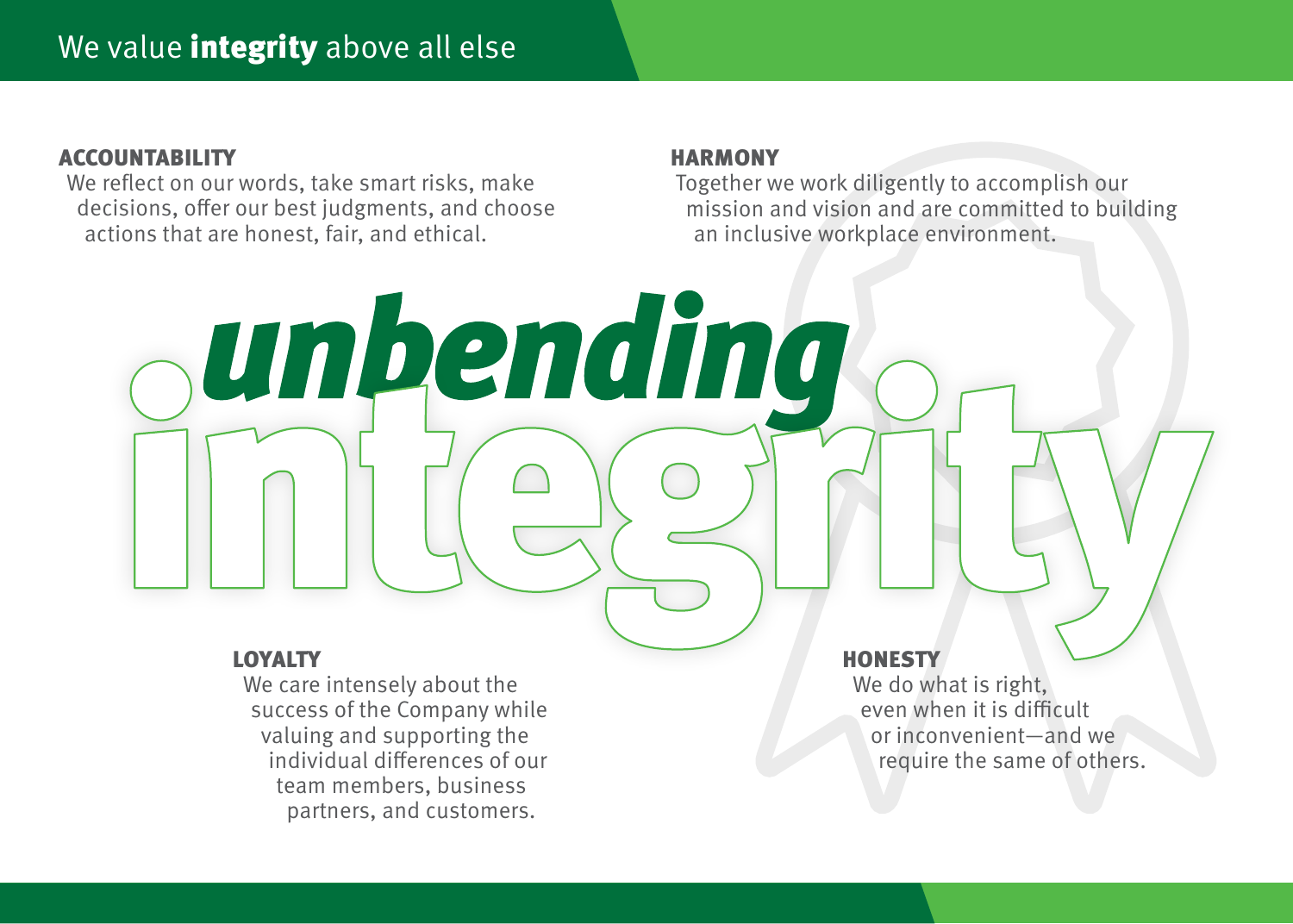#### INSPIRATION

We communicate our ideas clearly and respectfully to develop trust, create a sense of purpose, and inspire continuous learning and improvement.

#### VISION

We possess a clear idea about what we want to achieve and can determine an appropriate course of action to translate our aspirations into reality.

#### EAI DERSH that works DEVELOPMENT We value the diverse

talents, abilities, and skills of every team member by creating opportunities for advancement and offering training and continuing education.

#### PERFORMANCE

We consistently achieve high-quality results and help others do the same.

#### OWNERSHIP

We empower decision-making at all levels of the organization, are responsible for our words and actions, take ownership of results regardless of outcomes, and recognize the contributions of everyone.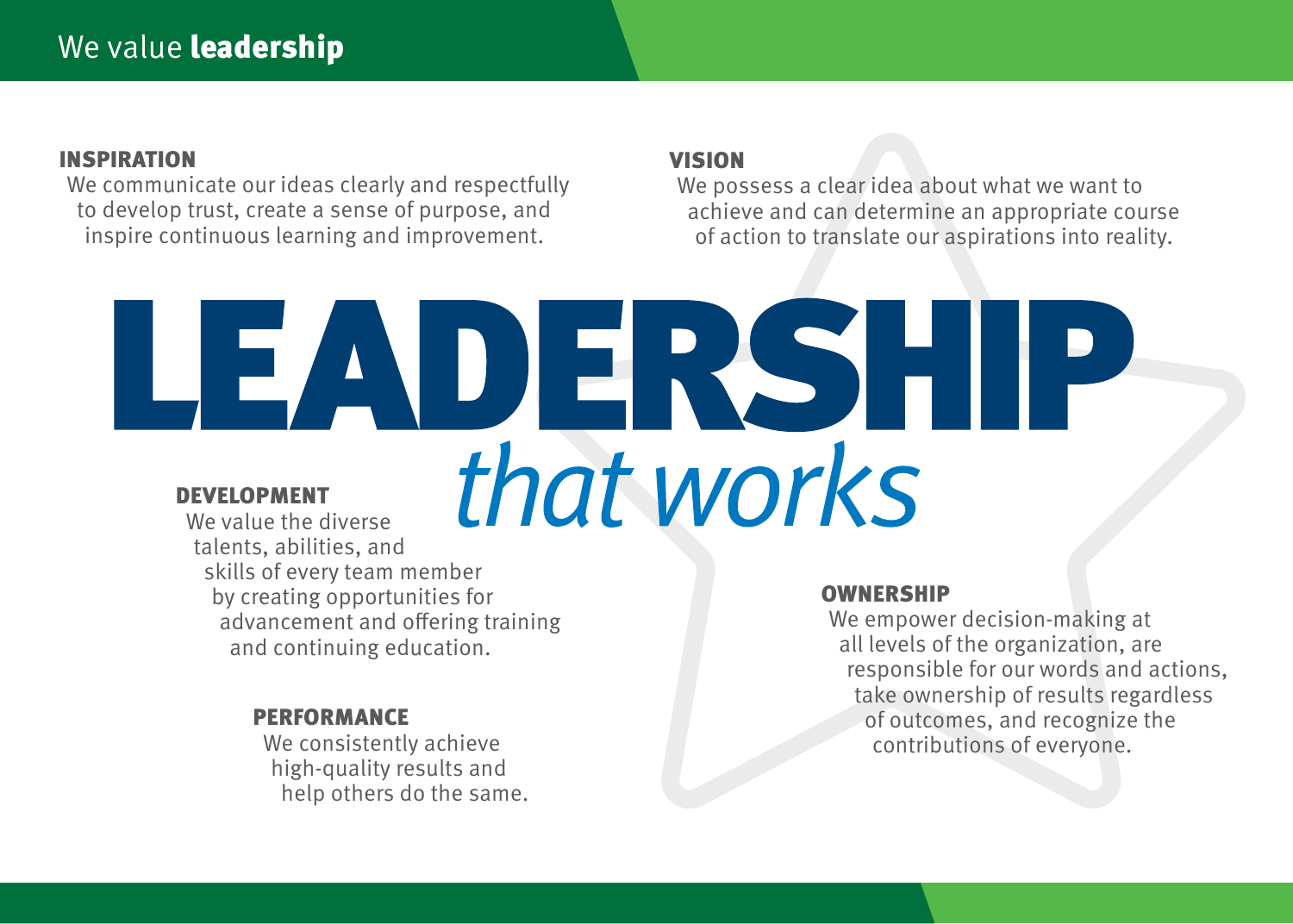#### PROFESSIONALISM

We respect our team members, business partners, and customers, treat them with dignity, and conduct ourselves in a manner that is courteous and kind.

#### **TRUST**

We build meaningful connections based on thoughtful communication, respect, and integrity with our team members, business partners, and customers.

## superior RELATIONSHIPS

#### COLLABORATION

We encourage the participation of our team members, business partners, and customers to offer ideas, assistance, and look for opportunities to help everyone succeed.

#### INCLUSIVITY

We value the uniqueness of our team members, customers, and business partners and work to ensure that every person feels a sense of belonging and support from the organization.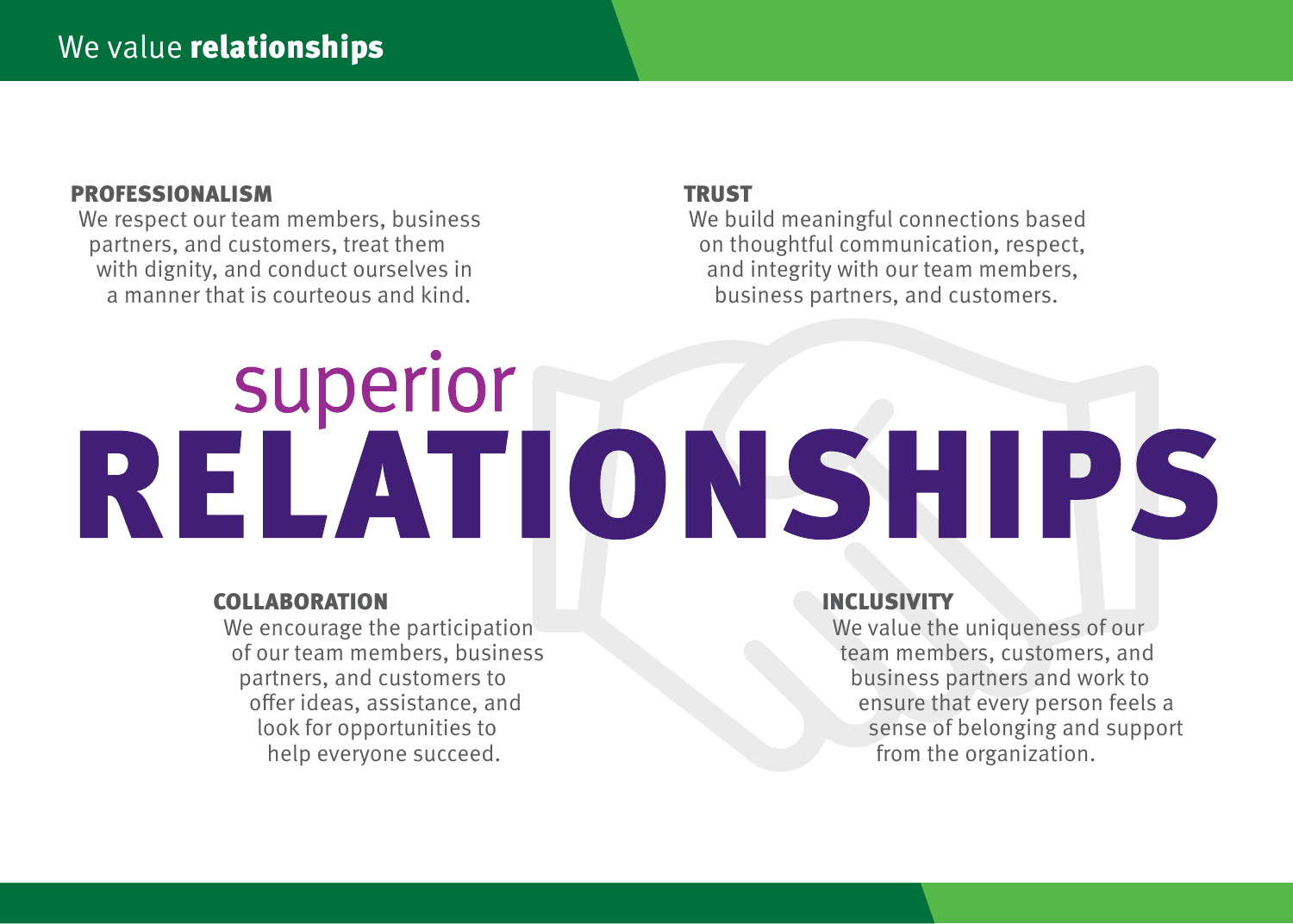#### **CURIOSITY**

We have a persistent desire to acquire knowledge about the ever-changing world around us, broaden our understanding and appreciation of our communities, and strive to build expertise relevant to our business.

#### CONFIDENCE

We approach every challenge with optimism, view change and differing viewpoints as opportunities, pursue bold objectives, and celebrate the extraordinary outcomes we achieve.

## *infectious* Enthusiasm

#### PASSION

We are excited about what we do and seek to energize, engage with, and inspire others.

**PERSEVERANCE** We do not give up.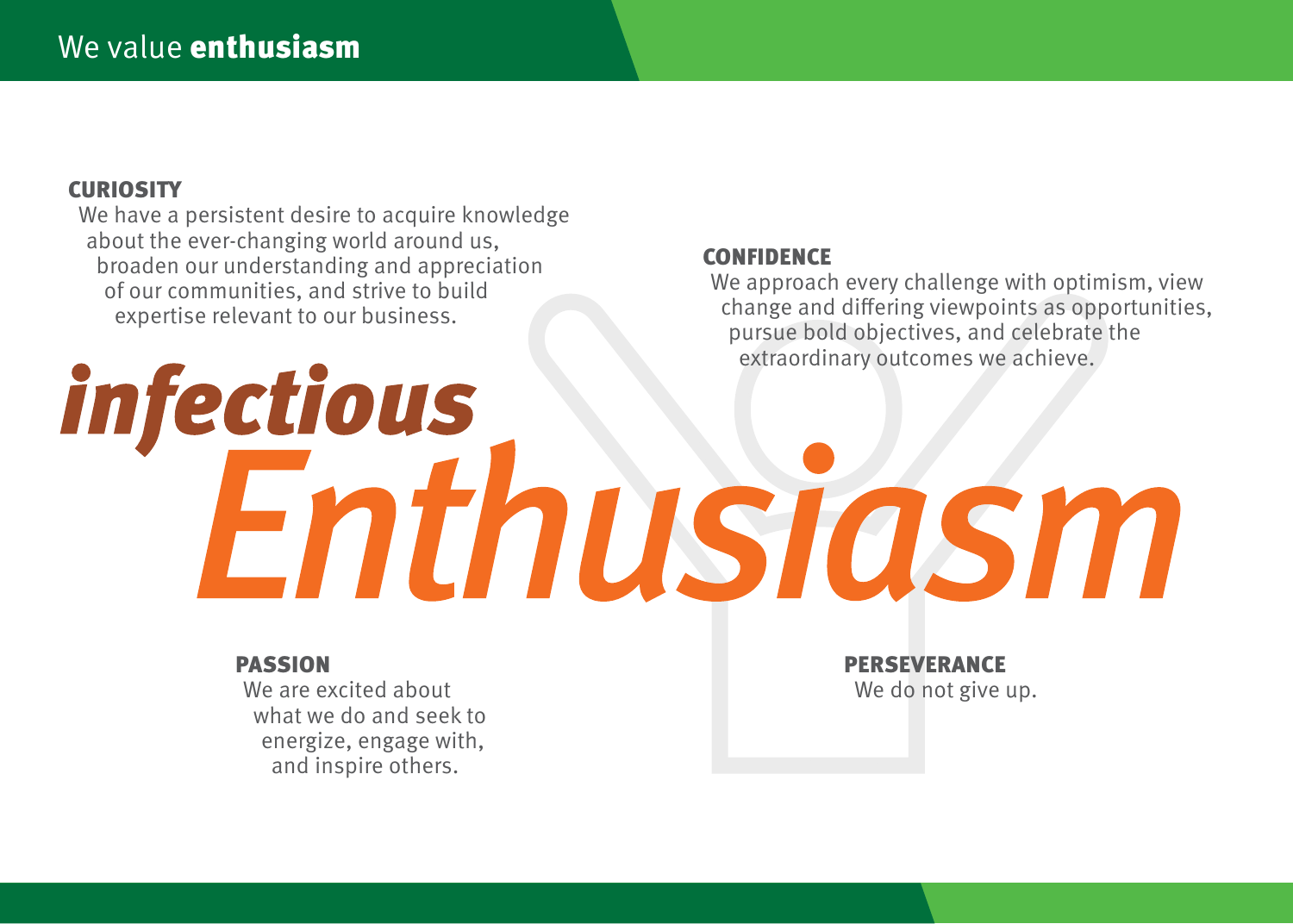

#### OUR DIVERSITY, EQUITY, AND INCLUSION COMMITMENT

#### Our mission is: We protect others.

We extend this protection to our policyholders, shareholders, business partners, team members, and the communities we serve and support.

> We are committed to advancing diversity, equity, and an inclusive environment. Our commitment to these principles is uncompromising because it is the right thing to do.

> > Diversity breeds distinction. Equity creates opportunity. Inclusion builds trust. All are essential to delivering extraordinary outcomes in an ever-changing world.